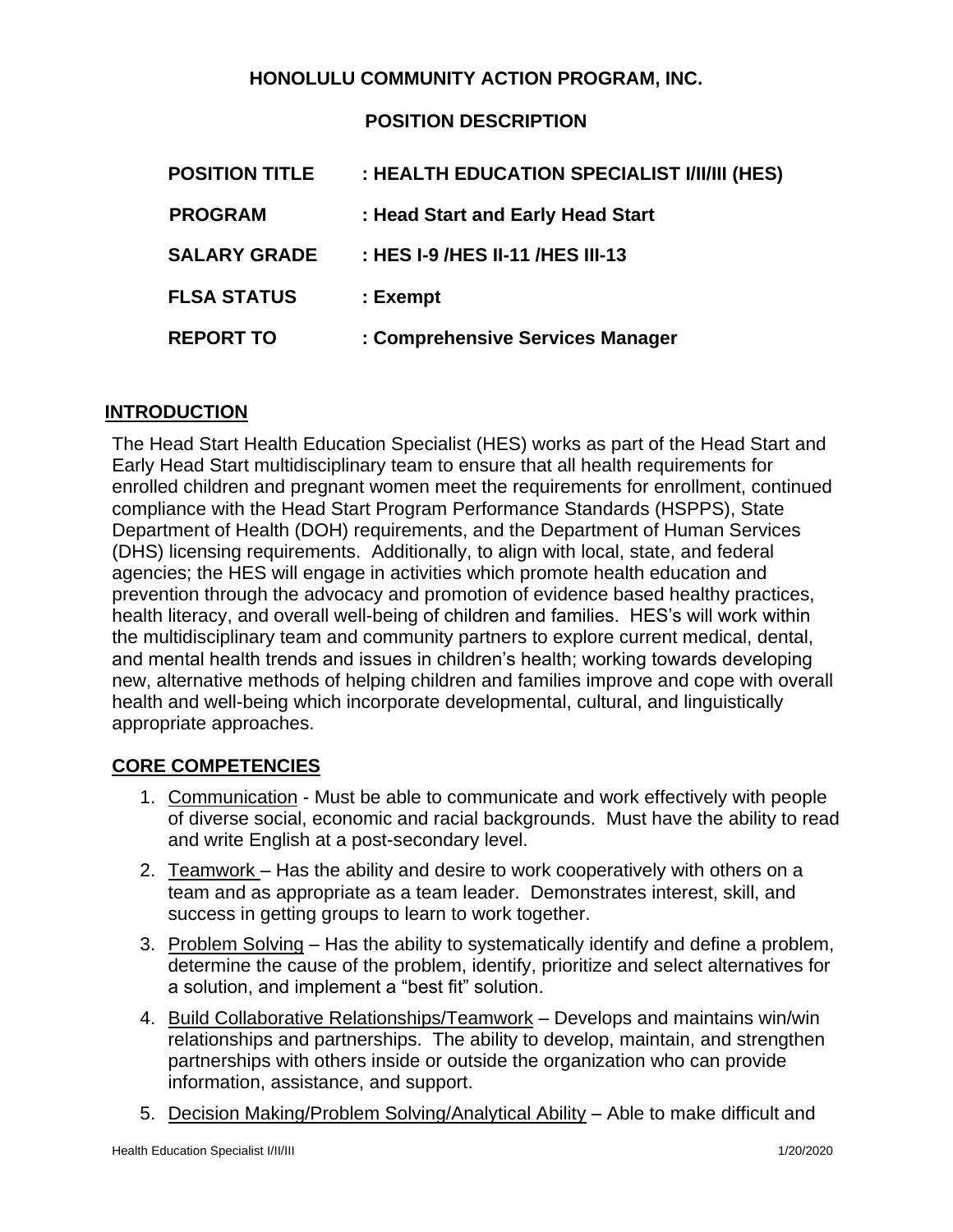appropriate decisions in a timely manner

6. Self-Development – Has the ability to demonstrate self-initiative and motivation for continuous learning, personal development and personal growth.

# **ESSENTIAL POSITION & RESPONSIBILITIES** includes the following:

- Ensure that all children enrolled through Head Start and/or Early Head Start program meet enrollment requirements and monitor continued health compliance per the Early Periodic Screening, Diagnosis, and Treatment (EPSDT) requirements, as it also aligns with agency, state, and federal requirements (DHS, DOH, OHS)
- Perform direct health services, such as screenings, assessments, and/or administration of medication; providing necessary referrals to parents when additional evaluation is needed
- Make contact with and collaborate with medical/dental providers and partners in obtaining health documents to address children that have special dietary challenges and/or medical conditions that may requires restrictions/accommodations and support child's health compliance with the program
- Maintain accurate health documents and consistent documentation/case notes regarding all communication and contact with providers, parents, and staff regarding a child's health within the data management system
- Collaborate and provide guidance to Family Advocates and teaching staff by providing health education workshops and/or health literacy and resources to parent committees, policy council, children, and families in an effort to meet health requirements in a timely manner
- Collaborate with site supervisors and program managers in partnering with community agencies to implement health projects, pilot studies, and trainings for children, families, and staff
- Assist in the maintenance of child health files and other materials for quality assurance monitoring and review
- Provide guidance to staff in meeting CACFP policies and procedures and Head Start regulations, maintaining accurate records and reports
- Assist in conducting CACFP meal service review for both Head Start and Early Head Start programs; including menu review and food service; work collaboratively with the Comprehensive Services Manager and Health Team to ensure all meal reviews are completed and monitored in a timely manner
- Provide comprehensive wellness activities, trainings, resources for staff, children, and families
- Attend and participate on Health Advisory Committee; collaborating and maintaining partnerships with community health agencies and partners
- Participate in monitoring of all health records and data analysis for program reports, service, planning, improvements, and training; submitting monthly reports, as required to show progress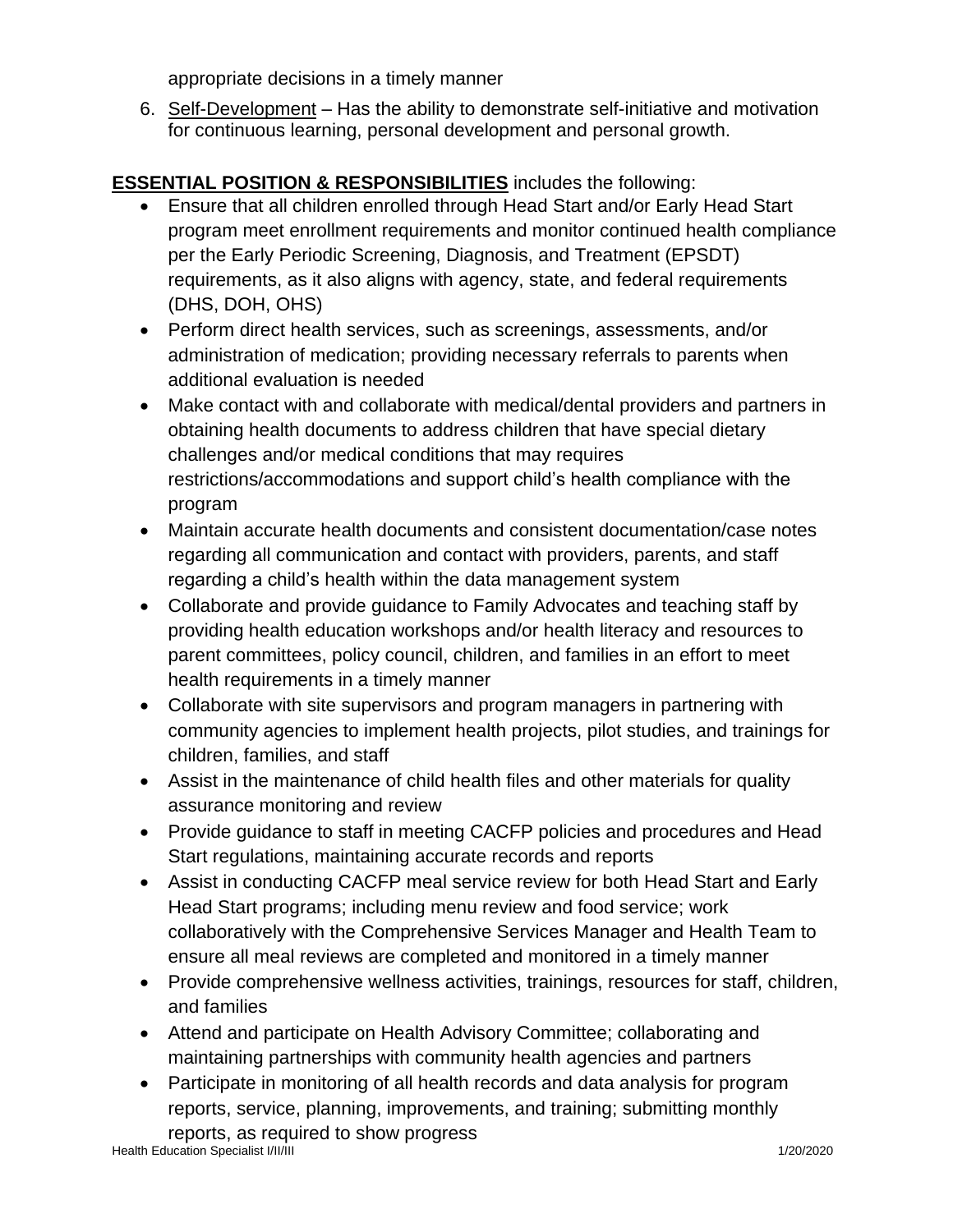- Keep records, writes reports, analyzes data, maintains confidentiality of records
- Perform other related duties as assigned or required

# **EARLY HEAD START PROGRAM RESPONSIBILITIES; in addition to above duties,**

**also** includes the following:

- Provide health education and support to both prenatal women and their children and monitor continued health compliance per the Early Periodic Screening, Diagnosis, and Treatment (EPSDT) requirements, as it also aligns with agency, state, and federal requirements (DHS, DOH, OHS)
- Direct, monitor, track, and report the timely delivery of medical, dental, physical, and mental health services to EHS pregnant women and EHS children; ensuring compliance with regulatory timelines as it aligns with HSPPS
- Collaborate and coordinate with EHS Home Visitors to conduct individualized prenatal and postnatal education and planning; including Prenatal and Postpartum Depression Screenings
- Implement high quality prenatal curriculum that is individually, ethically, culturally, and linguistically appropriate and responsive to the needs of each pregnant woman, and includes education on fetal development, labor and delivery, postpartum recovery, and the benefits of breastfeeding
- Collaborate with the EHS Home Visitor to conduct a prenatal health education visits; as well as, postpartum visits within two weeks of infant's birth to assess well-being of mother and child; including Postpartum Depression Screening
- Collaborate with the EHS Home Visitor to conduct scheduled Well Baby Check Home Visits that coincide with EPSDT periodicity schedule, in an effort to provide parent with health education, resources, and information on age- appropriate and early preventative health/dental care; including immunization schedule

### **QUALIFICATIONS**

To perform this job successfully, an individual must be able to perform each essential duty satisfactorily. The requirements listed below are representative of the knowledge, skill, and/or ability required. Reasonable accommodations may be made to enable individuals with disabilities to perform the essential functions.

#### **EDUCATION**

**Health Education Specialist I (HES I):** Associates Degree in Human Services/Development, Social Services, Early Childhood Education, or Child Development, **OR** High School diploma or equivalent **AND** Medical Assistant certification or Nursing Assistant certification with successful completion of terminology coursework.

## **Health Education Specialist II (HES II) & Health Education Specialist III (HES III):**

Bachelor's degree from an accredited university or college in Early Childhood Education, Child Development, Human Development, Family Studies, Human Services, Psychology or other closely related field; or Masters Degree from an accredited college or university in Public Health, Social Work, Human Services, Psychology, or other closely related field. Training in Nursing or Health Education is preferred.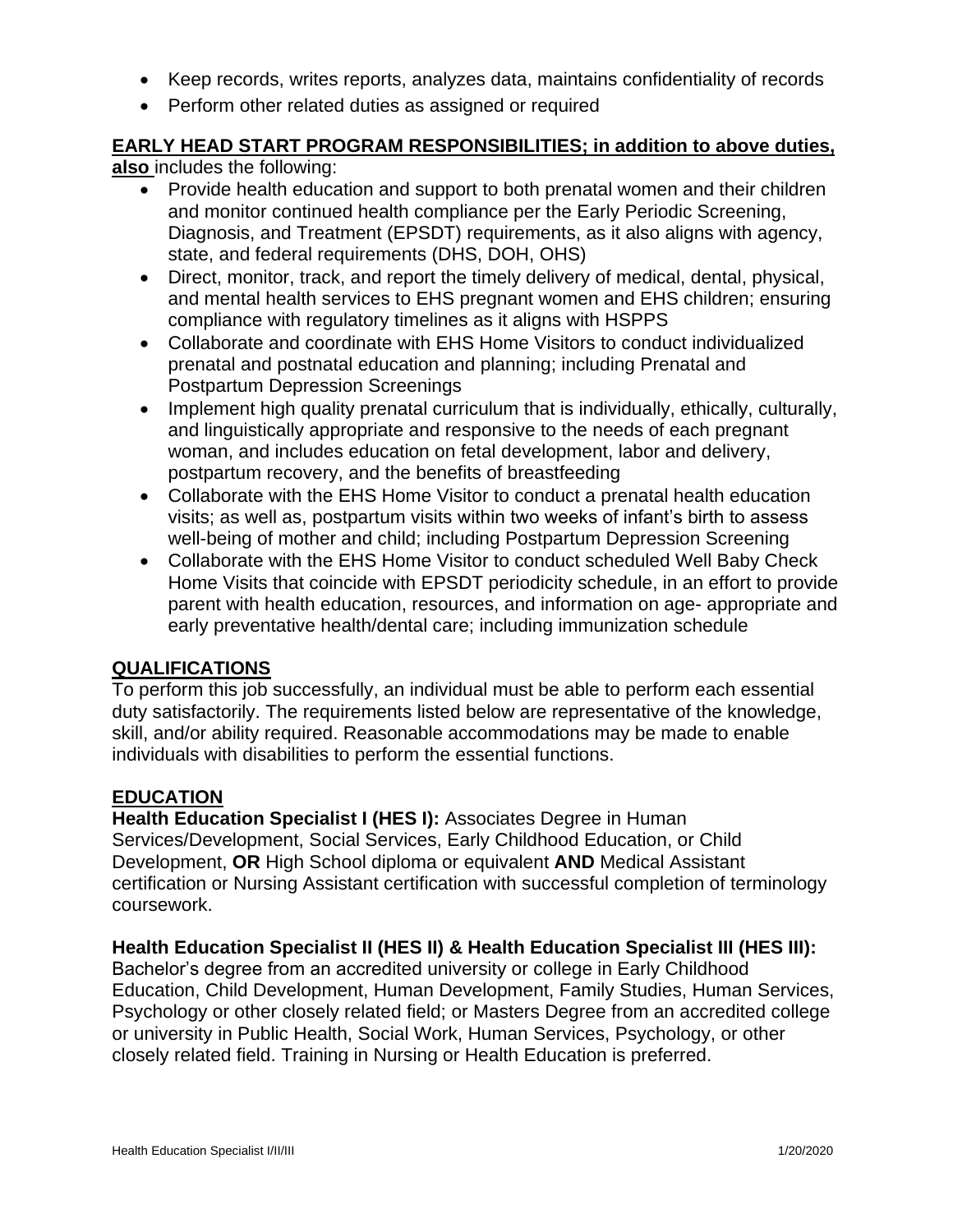### **EXPERIENCE**

**Health Education Specialist I (HES I):** Two years of full time progressively responsible administrative experience *SUBSTITUTION: Graduation from a two year college or business school with a major in health services and/or business may substitute for two years of administrative experience*. \*Knowledge in child development for children ages birth to 5 years old preferred.

**Health Education Specialist II (HES II):** Minimum of one year providing family, education, and health services to families and children in a Head Start Program; two years working with prenatal women and children ages birth to 5 years and their families in an education setting; collaboration and partnerships with community agencies for resources and guidance.

**Health Education Specialist III (HES III):** Minimum of two years of full time work experience in a Head Start Program position working with families on family engagement and promoting health and wellness. Experience in development, planning, and implementation of training, knowledgeable in motivational interviewing techniques, or other experience related to the listed job roles and responsibilities.

|                                                          | Never/<br>Rarely | At Times | Often/<br>Constant |
|----------------------------------------------------------|------------------|----------|--------------------|
| <b>Work Locations: indoors</b>                           |                  |          | X                  |
| <b>Work Locations: outdoors</b>                          |                  | X        |                    |
| Work Locations: sitting                                  |                  | X        |                    |
| Walking/standing                                         |                  |          | X                  |
| Bending/crouching/reaching, etc                          |                  | X        |                    |
| Lifting/carrying - light<br>(up to $10$ lbs)             |                  |          | X                  |
| - medium (11 to 20 lbs)                                  |                  |          | X                  |
| (over 20 lbs)<br>- heavy                                 |                  | X        |                    |
| Contact with hazardous materials                         | X                |          |                    |
| Dust, smoke, odors, noise, etc                           | X                |          |                    |
| Travel - inter-island                                    |                  | X        |                    |
| Travel - long distance (mainland, international)         |                  | X        |                    |
| Use standard office equipment (including PC<br>keyboard) |                  |          | X                  |

#### **PHYSICAL DEMANDS/WORKING CONDITIONS**

## **LANGUAGE SKILLS**

- Ability to read, analyze, and interpret general business periodicals, professional journals, technical procedures or governmental regulations
- Ability to write reports, business correspondence, and procedure manuals